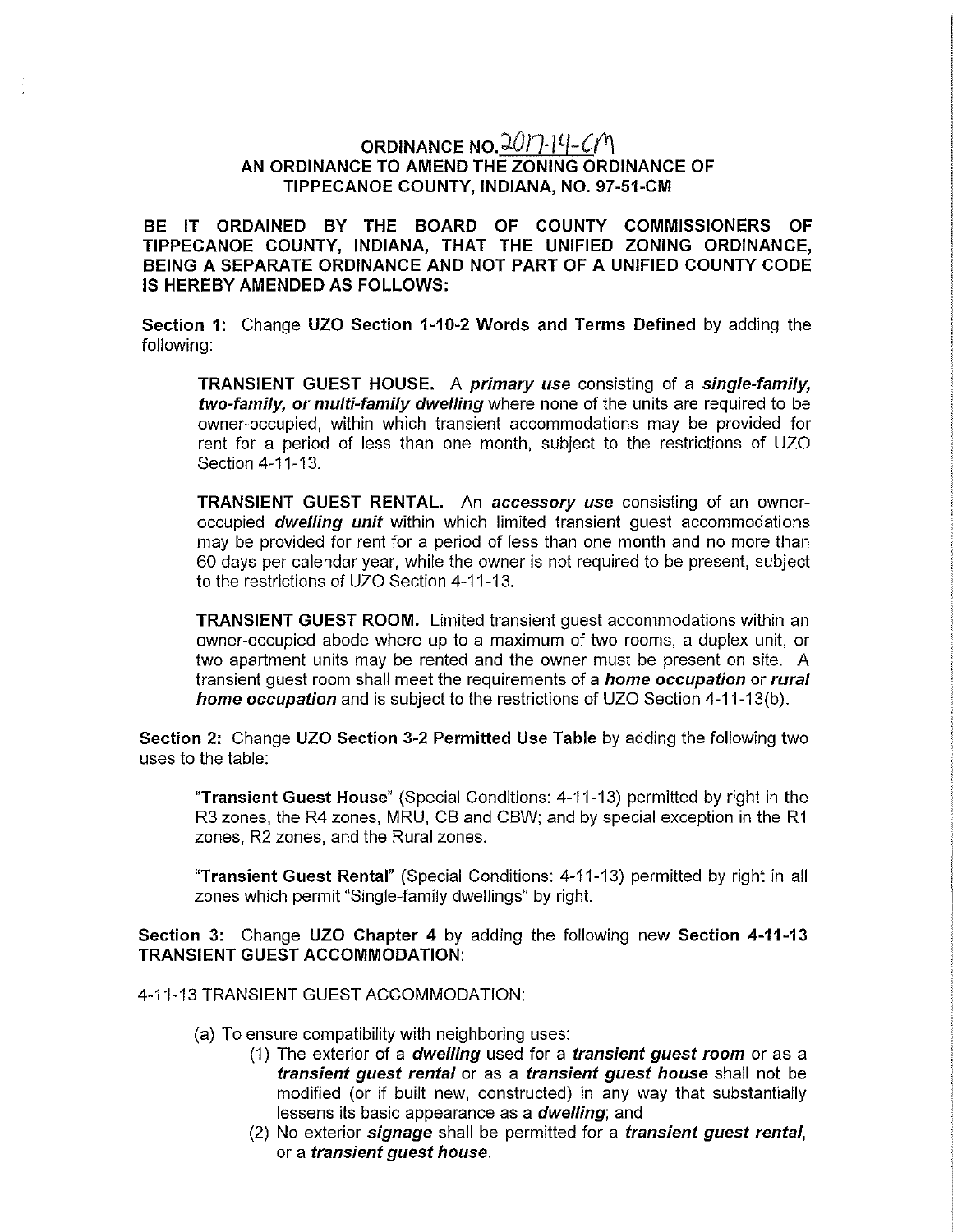(b) The owner of a dwelling desiring to use such dwelling for a transient guest room or as a transient guest rental or as a transient guest house shall first obtain a permit for such use from the appropriate Administrative Officer.

Section 4: Change UZO Chapter 5, Section 5-5-3 PERMITTED HOME OCCUPATIONS by adding the following number (14):

- (a) Home occupations may include, but are not necessarily limited to the following:
	- (14) A transient guest room

Section 5: Change UZO Chapter 5, Section 5-5-4 PROHIBITED HOME OCCUPATIONS by amending it as follows:

For reasons of incompatibility with permitted uses, and/or violations of neighborhood character, permitted *home occupations* shall not include the following:

(i) Bed and breakfast, tourist home or boarding home;

Section 6: Change UZO Chapter 5, Section 5-5-7 PROHIBITED RURAL HOME OCCUPATIONS by eliminating (g) Tourist and/or boarding home in the list of prohibited rural home occupations.

This ordinance shall be in full force and effect from and after its passage.

|                           | (Adopted And Passed) (Denied) by the Board of Commissioners of Tippecanoe |
|---------------------------|---------------------------------------------------------------------------|
| County, Indiana, this     | day of $A$ uquest , 2011.                                                 |
|                           |                                                                           |
| VOTE:                     |                                                                           |
| VCS                       |                                                                           |
|                           | ⊉avid Byers, President                                                    |
|                           |                                                                           |
|                           |                                                                           |
|                           | Tracy Brown, Vice President                                               |
|                           |                                                                           |
|                           | Thomas Murtaugh, Member                                                   |
| ATTEST.                   |                                                                           |
|                           |                                                                           |
| Robert Plantenga, Auditor |                                                                           |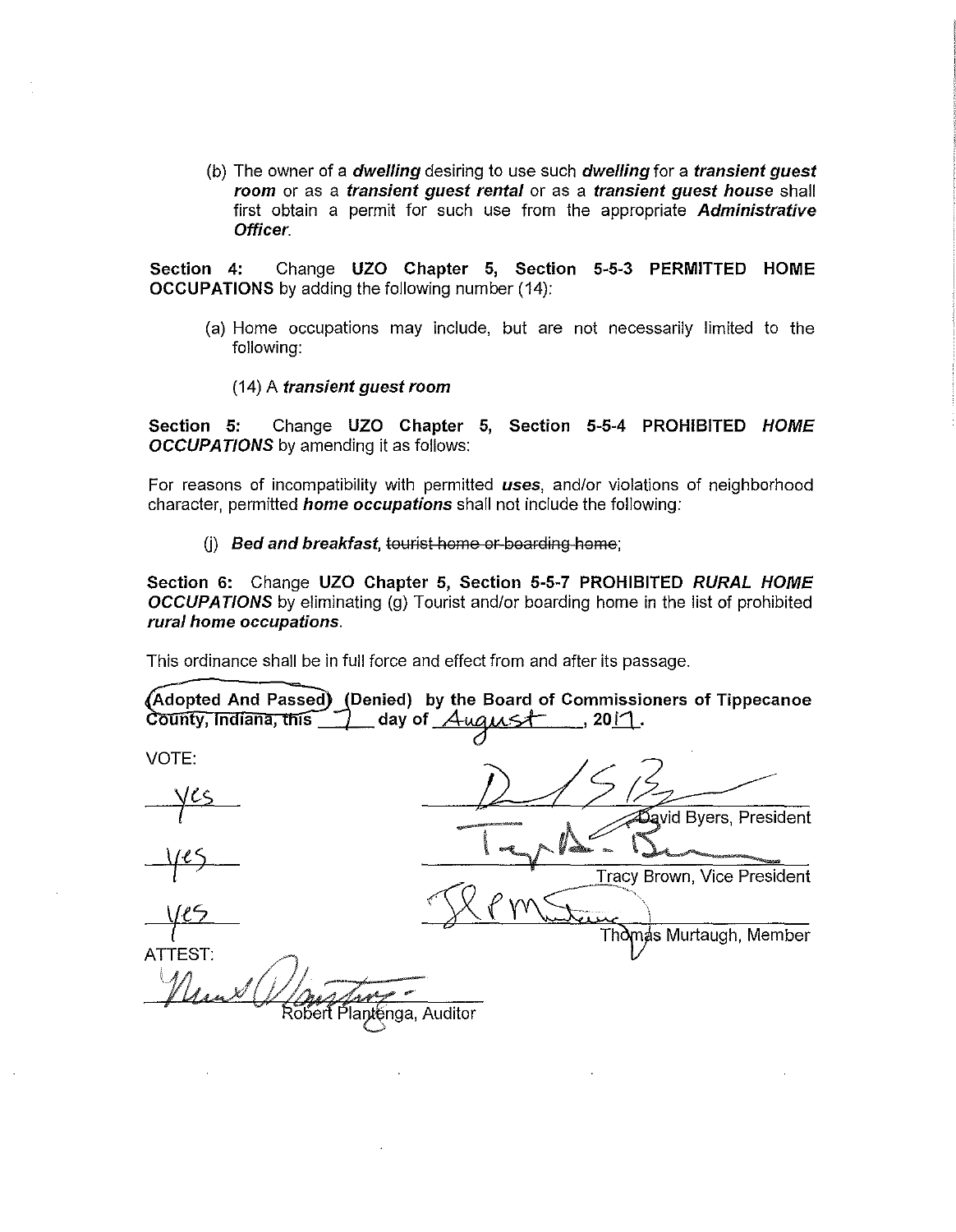THE  $o$  m m i s s i  $o$  n

20 NORTH 3RD STREET LAFAYETTE, INDIANA 47901-1209

(765) 423-9242 (765) 423-9154 [FAX] www.tippecanoe.in.gov/apc

SALLIE DELL FAHEY **EXECUTIVE DIRECTOR** 

**TIPPECANOE COUNTY** 

July 20, 2017 Ref. No.: 17-226

Tippecanoe County Commissioners  $20$  N.  $3<sup>rd</sup>$  Street Lafayette IN 47901

# **CERTIFICATION**

UZO AMENDMENT #88 - TRANSIENT RENTALS: RE. Based on decisions reached at the May 3<sup>rd</sup> Ordinance Committee meeting, this revised amendment would addregulations regarding transient rental accommodations to Chapters 1, 3, 4, and 5. CONTINUED FROM THE FEBRUARY APC MEETING WHERE THIS AMENDMENT WAS TABLED.

Dear Commissioners:

As Secretary to the Area Plan Commission of Tippecanoe County, I do hereby certify that at a public hearing held on July 19, 2017, the Area Plan Commission of Tippecanoe County voted 13 yes - 1 no on the motion to approve the enclosed amendment to the Unified Zoning Ordinance. Therefore, the Area Plan Commission of Tippecanoe County recommends to the Tippecanoe County Commissioners that the proposed zoning ordinance amendment be approved.

Sincerely,

Thus

Sallie Dell Fahev **Executive Director** 

SDF/Imu

Enclosure: Staff Report and Ordinance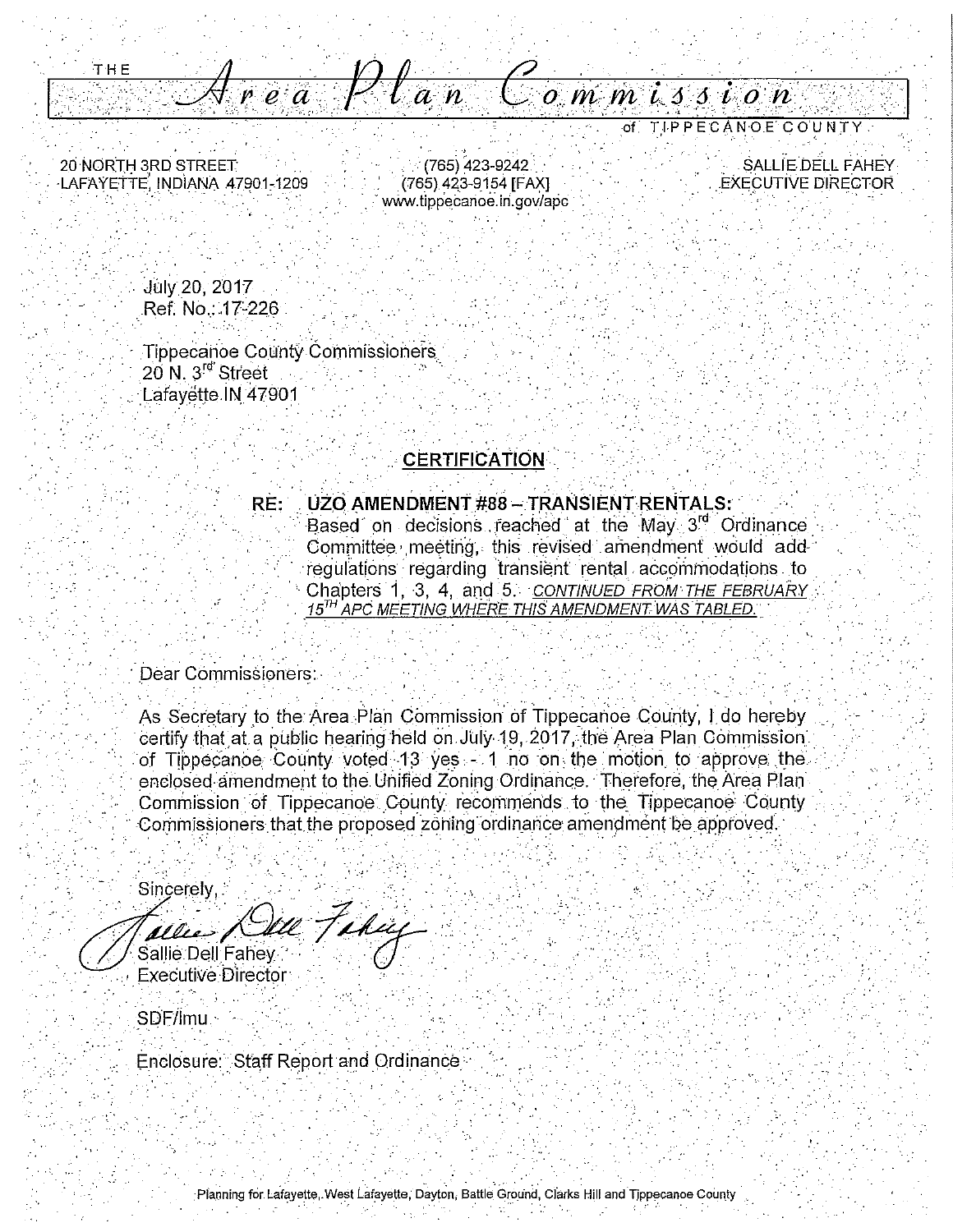with approved<br>amended socialing

# 2ND REVISED UZO AMENDMENT #88 TRANSIENT RENTAL ACCOMMODATION

STAFF REPORT July 13, 2017

 $\sim$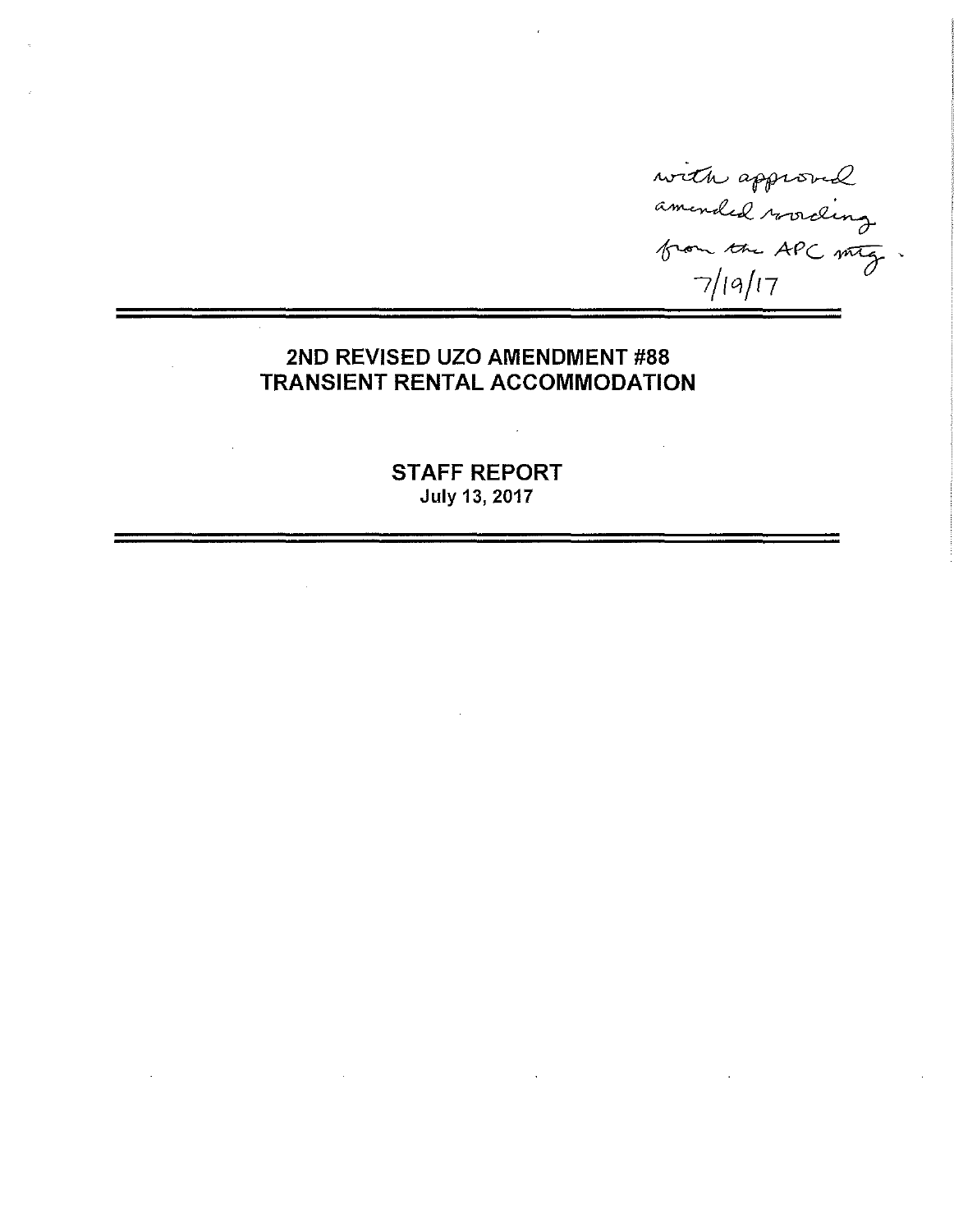$\label{eq:2.1} \frac{1}{\sqrt{2}}\int_{\mathbb{R}^3}\frac{1}{\sqrt{2}}\left(\frac{1}{\sqrt{2}}\right)^2\frac{1}{\sqrt{2}}\left(\frac{1}{\sqrt{2}}\right)^2\frac{1}{\sqrt{2}}\left(\frac{1}{\sqrt{2}}\right)^2\frac{1}{\sqrt{2}}\left(\frac{1}{\sqrt{2}}\right)^2.$ 

 $\mathcal{L}_{\mathcal{A}}$  and  $\mathcal{L}_{\mathcal{A}}$  are the set of  $\mathcal{L}_{\mathcal{A}}$  . The set of  $\mathcal{L}_{\mathcal{A}}$  are the set of  $\mathcal{L}_{\mathcal{A}}$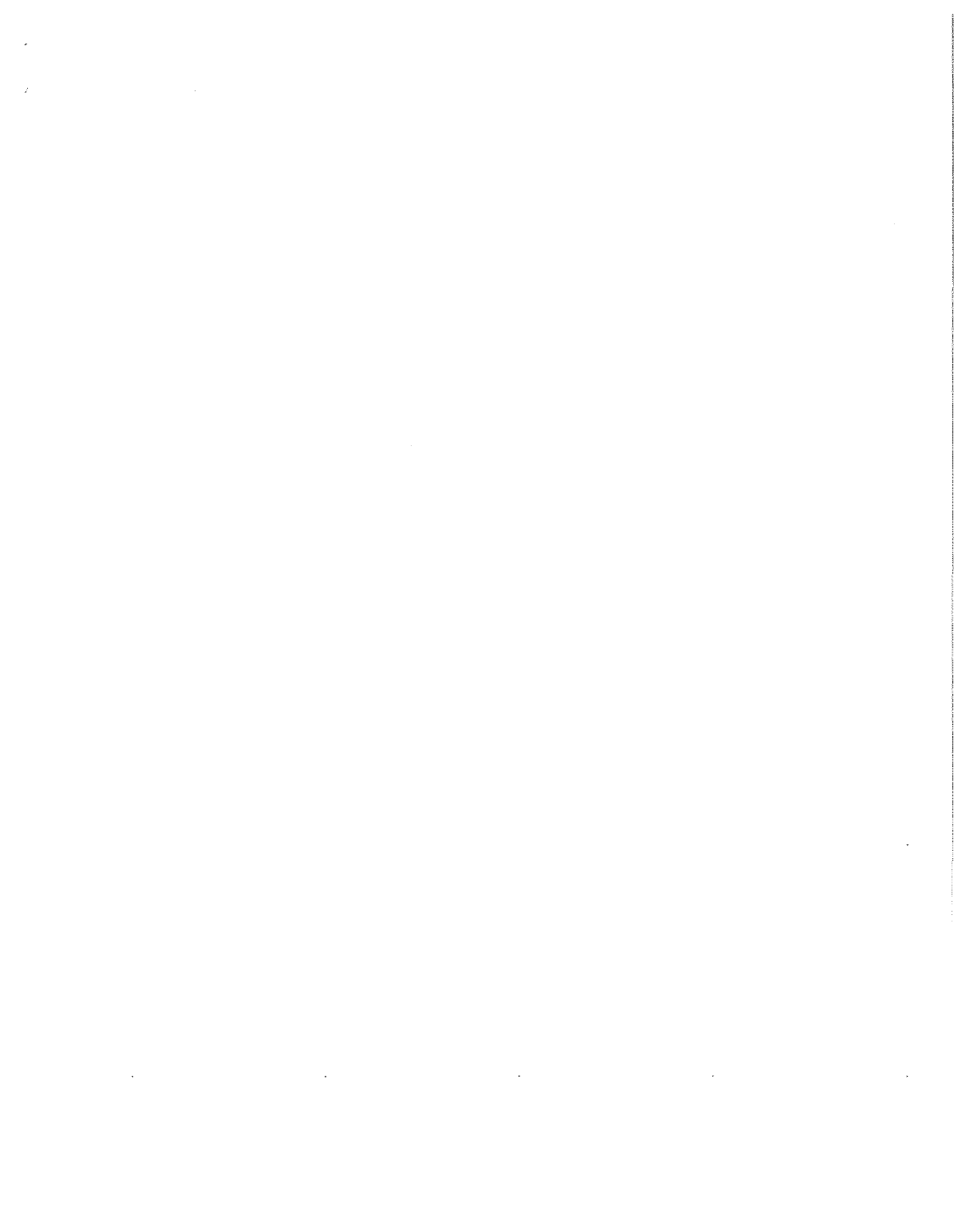## 2nd **REVISED UZO AMENDMENT** #88 **TRANSIENT RENTAL ACCOMMODATIONS**

#### **Staff Report JULY 13, 2017**

After discussions at Ordinance Committee in 2016; discussions of two different proposed amendments at the January and February APC meetings; tabling the discussions while the Indiana State Legislature decided whether or not to regulate them; then more discussions at Ordinance Committee in April and May; finally at the June Ordinance Committee meeting a zoning ordinance amendment addressing transient guest rentals was approved. This latest proposal differs substantially from the original amendment heard in January; however it would still create three different classes of transient rental accommodation.

- Transient guest **room:** This would allow an owner-occupant to rent up to two rooms on a short term basis. This type of use would be added to the list of permitted "Home Occupations" and also "Rural Home Occupations". All of the home occupation and rural home occupation requirements currently in the ordinance must be met (including having an extra parking space). Also, to qualify, the owner of the property must be present in the dwelling unit when the transient guest rooms are occupied by renters.
- Transient guest **rental:** This is an owner-occupied dwelling unit which the owner allows to be rented on a short term basis (less than one month at a time and no more than 60 days per calendar year) without the owner being present when it is being rented. This would be a new category in the Permitted Use Table of the UZO and would be permitted by right in all zones which permit "single-family dwellings" by right.
- Transient guest **house:** A primary use consisting of a single-family, two-family or multi-family dwelling where none of the units are required to be owner-occupied, within which transient accommodations may be provided for rent for a period of less than one month. Guest houses are permitted by right in Multi-family zones, MRU, and our Central Business zones. It would also be allowed by special exception in our single-family and two-family zoning districts as well as the rural zoning districts.

The "transient guest house" appears to be the type of short term rental that neighborhoods as well as city government object to the most. The fear is that too many guest houses in a single neighborhood could have a detrimental effect on that neighborhood. It would mean houses possibly sitting empty for long periods of time, or the other extreme with loud parties and no one present to be held accountable. Other localities have found that people buying houses specifically for guest houses can increase the cost of houses and price out other buyers interested in living in the neighborhood. This proposal would allow these by right only in our most dense residential areas (multi-family zones, central business zones). To locate in a lower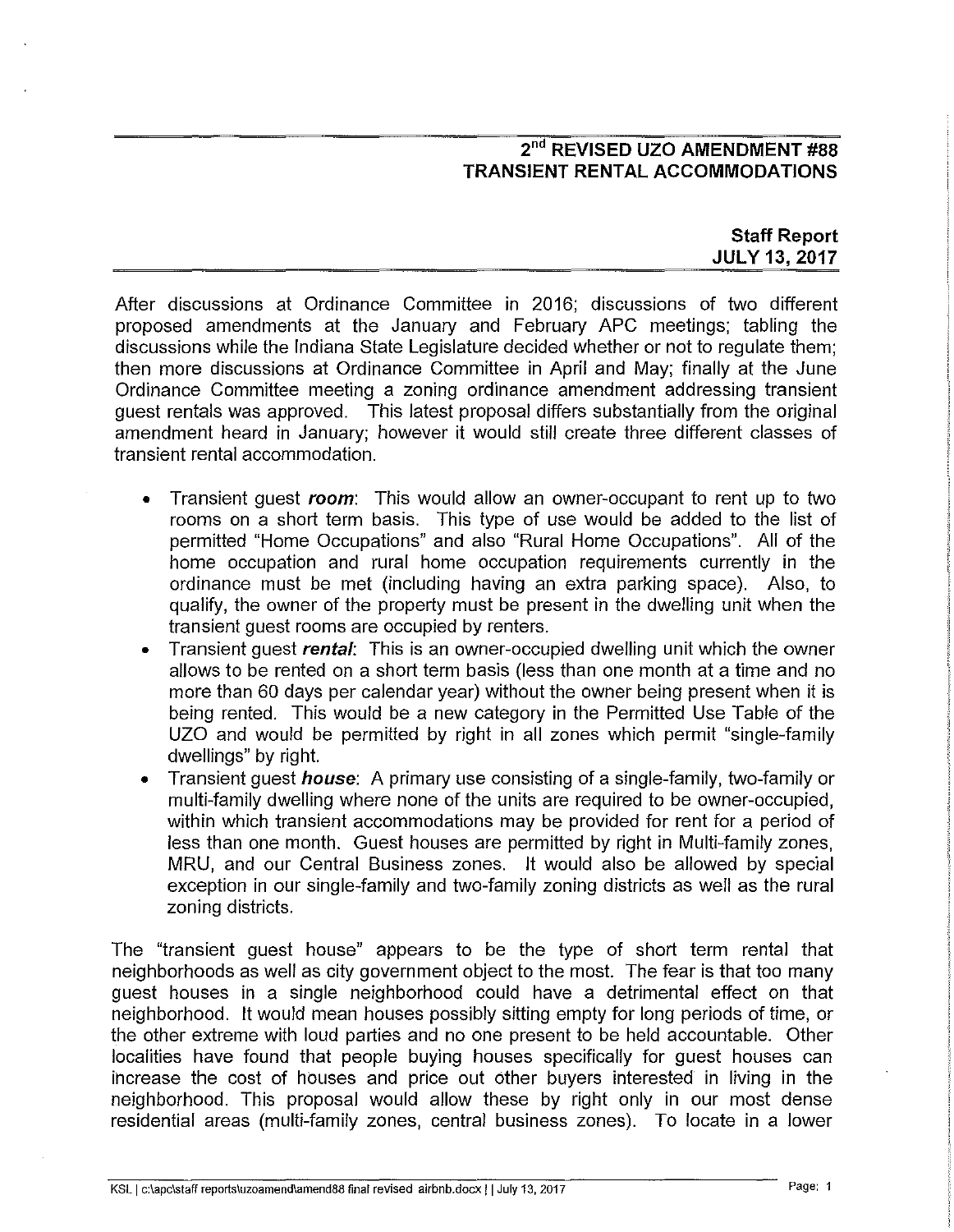density neighborhood, (single-family or two-family) the ABZA must find it would not be a nuisance to the neighborhood and grant a special exception for each location.

This amendment still prohibits signage on site and the exterior of the dwelling cannot be modified to lessen its appearance as a residence. The amendment would also require a permit from the appropriate Administrative Officer for all three types of temporary guest rentals; this will allow jurisdictions to be aware of the locations of guest rentals. The City of West Lafayette may not adopt this but instead continue to enforce its own rental regulations. Staff supports all jurisdictions' decisions and requests approval of this revised amendment.

#### **RECOMMENDATION:**

Approval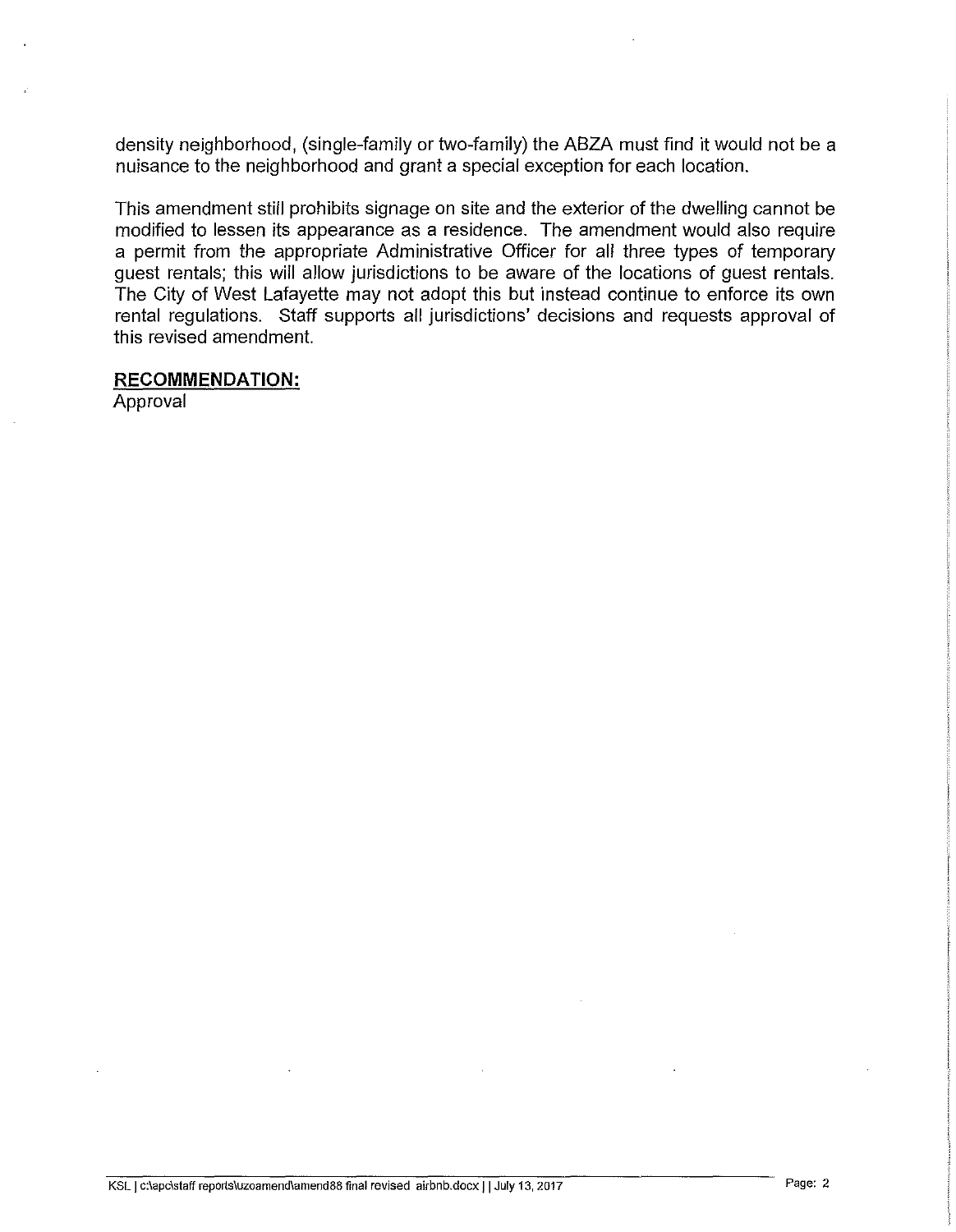# **ORDINANCE NO.**

# **AN ORDINANCE AMENDING ORDINANCE NO. \_\_ \_ BEING THE UNIFIED ZONING ORDINANCE OF TIPPECANOE COUNTY.**

**Be it ordained** by the (County Commissioners of Tippecanoe County, Indiana; the Common Council of the City of Lafayette, Indiana; the Common Council of the City of West Lafayette, Indiana; the Town Council of the Town of Battle Ground, Indiana; the Town Council of the Town of Dayton, Indiana; and the Town Council of Clarks Hill, Indiana), that Ordinance No. in the being the Unified Zoning Ordinance of Tippecanoe County is hereby amended as follows:

**Section 1:** Change **UZO Section 1-10-2 Words and Terms Defined** by adding the following:

**TRANSIENT GUEST HOUSE. A primary use** consisting of a **single-family, two-family, or multi-family dwelling** where none of the units are required to be owner-occupied, within which transient accommodations may be provided for rent for a period of less than one month, subject to the restrictions of UZO Section 4-11-13.

**TRANSIENT GUEST RENTAL. An accessory use** consisting of an owneroccupied **dwelling unit** within which limited transient guest accommodations may be provided for rent for a period of less than one month and no more than 60 days per calendar year, while the owner is not required to be present, subject to the restrictions of UZO Section 4-11-13.

**TRANSIENT GUEST ROOM.** Limited transient guest accommodations within an owner-occupied abode where up to a maximum of two rooms, a duplex unit, or two apartment units may be rented and the owner must be present on site. A transient guest room shall meet the requirements of a **home occupation or rural home occupation** and is subject to the restrictions of UZO Section 4-11-13(b).

**Section 2:** Change **UZO Section 3-2 Permitted Use Table** by adding the following two uses to the table:

**"Transient Guest House"** (Special Conditions: 4-11-13) permitted by right in the R3 zones, the R4 zones, MRU, CB and CBW; and by special exception in the R1 zones, R2 zones, and the Rural zones.

**"Transient Guest Rental"** (Special Conditions: 4-11-13) permitted by right in all zones which permit "Single-family dwellings" by right.

**Section 3:** Change **UZO Chapter 4** by adding the following new **Section 4-11-13 TRANSIENT GUEST ACCOMMODATION:**